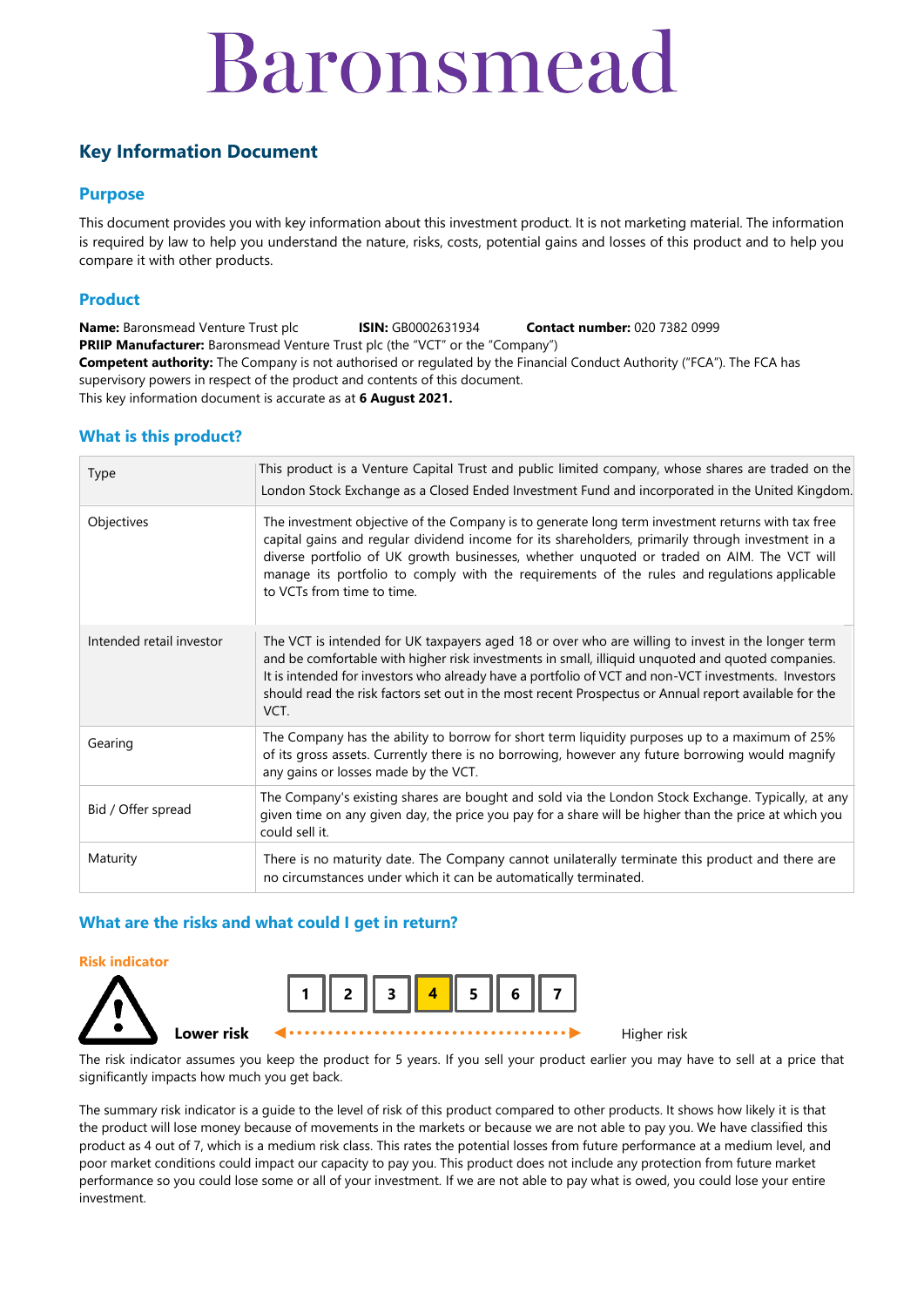## Baronsmead

The required summary risk indicator only reflects historic share price volatility of the company's shares. It excludes other risks inherent in the product and, therefore, does not show the full risks to the investor. Investment in AIM traded and unquoted companies have a higher degree of risk than investments in companies traded on the main market of the London Stock Exchange. These risks include market, credit, liquidity and interest rate risks.

The cost, performance and risk calculations included in this KID follow the methodology prescribed in EU rules.

#### **Performance scenarios**

This table shows the money you could get back over the next 5 years, under different scenarios, assuming that you invest £10,000. The scenarios shown illustrate how your investment could perform. You can compare them with the scenarios of other products. The scenarios presented are an estimate of future performance based on evidence from the past on how the value of this investment varies and are not an exact indicator. What you get back will vary depending on how the market performs and how long you keep the product. The stress scenario shows what you might get back in extreme market circumstances, and it does not take into account the situation where we are not able to pay you. The figures shown include all the costs of the product itself, but may not include all the costs that you pay to your advisor or distributor. The figures do not take into account your personal tax situation, which may also affect how much you get back.

| Investment: £10,000                                              |                                           |           | 3 years   | 5 years   |
|------------------------------------------------------------------|-------------------------------------------|-----------|-----------|-----------|
| Stress scenario                                                  | What you might get back after costs $(f)$ | 4,488     | 4,856     | 4,331     |
|                                                                  | Average return each year (%)              | $-55.12%$ | $-21.40%$ | $-15.41%$ |
| Unfavourable scenario                                            | What you might get back after costs $(E)$ | 9.124     | 9.196     | 9,609     |
|                                                                  | Average return each year (%)              | $-8.76%$  | $-2.75%$  | $-0.79\%$ |
| Moderate scenario                                                | What you might get back after costs $(f)$ | 10.614    | 12,001    | 13,569    |
|                                                                  | Average return each year (%)              | 6.14%     | 6.27%     | 6.29%     |
| Favourable scenario<br>What you might get back after costs $(f)$ |                                           | 12,421    | 15,754    | 19,274    |
|                                                                  | Average return each year (%)              | 24.21%    | 16.36%    | 14.02%    |

## **What happens if Baronsmead Venture Trust plc is unable to pay out?**

As a shareholder of the Company you would not be able to make a claim to the Financial Services Compensation Scheme about the Company in the event that the Company is unable to pay out.

## **What are the costs?**

The Reduction in Yield (RIY) shows what impact the total costs you pay will have on the investment return you might get. The total costs take into account one-off, ongoing and incidental costs.

The amounts shown here are the cumulative costs of the product itself, for three different holding periods. They include potential early exit penalties. The figures assume you invest £10,000. The figures are estimates and may change in the future.

#### **Costs over time**

The person selling you or advising you about this product may charge you other costs. If so, this person will provide you with information about these costs, and show you the impact that all costs will have on your investment over time.

| Investment: £10,000<br>If you cash in after | 1 vear | 3 years | 5 years |
|---------------------------------------------|--------|---------|---------|
| Total Costs (£)                             | 749    | 1.427   | 2,300   |
| Impact on return (RIY) per year (%)         | 7.49%  | 4.06%   | 3.38%   |